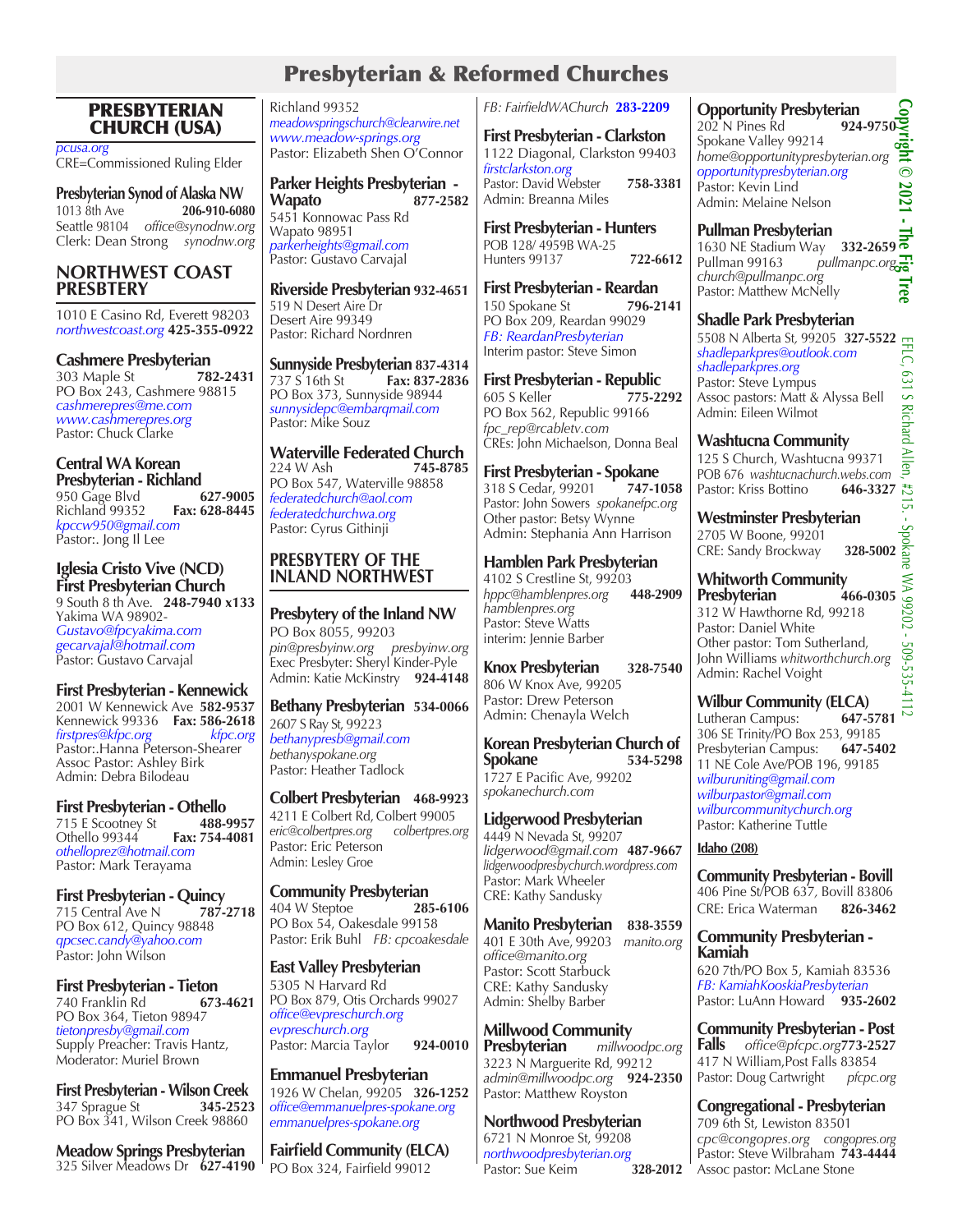#### **Faith Presbyterian - Hayden**

9485 N Maple St*,* Hayden 83835 *faith-presbyterian-church. faithlifesites.com*  Pastor: Bill Stonebraker **772-5251**

**First Presbyterian - CdA** 521 Lakeside Coeur d'Alene 83814 *office@1stpresdowntown.org 1stpresdowntown.org* Admin: Bonnie Piovesan

#### **First Presbyterian - Kamiah**

PO Box 1 **843-2416/935-0572** Kamiah 83536  *nimiipu@gmail.com* Pastor: Mary Jane Miles CREs: Marilyn Bowen, Jeff Guillory

**First Presbyterian - Moscow** 405 S Van Buren, Moscow 83843<br>formoscow.org 882-4122  $f$ *pcmoscow.org* Pastor: Norman Fowler

#### **First Presbyterian - Sandpoint**

417 N Fourth, Sandpoint 83864 *office@fpcsandpoint.org*  **263-2047** Pastor: Andy Kennaly *fpcsandpoint.org*

**First Presbyterian - Spalding** PO Box 627, Spalding 83540 Pastor: Mary Jane Miles CRE: Jeff Guillory *nimiipu@gmail.com*

**Grace Community (PCUSA)**<br>535 & 601 Oak St 875-0015 535 & 601 Oak St PO Box 306, Potlatch 83855 *larryveithgrace@gmail.com FB: Grace-Community-Church-*Pastor: Larry Veith *Potlatch-Idaho*

**North Fork Presbyterian** 12 Dworshak Complex Dr, Ahsahka PO Box 624, Lapwai 83540 *nimiipu@gmail.com* Pastor: Mary Jane Miles CREs: Marilyn Bowen, Jeff Guillory

**Second Indian Presbyterian** 417 Fir St/PO Box 382 **843-2416** Kamiah 83536 *nimiipu@gmail.com* Pastor: Mary Jane Miles CRE: Marilyn Bowen

**St Maries Community Presbyterian** 1100 W College Ave **245-2686** St Maries 83861 *smpresbyterian.org church@smpresbyterian.org* Pastor: Janet Potter **815-226-8783**

**Spirit Lake Presbyterian**<br>6174 W Jefferson 623-4382 6174 W Jefferson PO Box 127, Spirit Lake 83869 *dtroser1940@frontier.com* Pastor: Ruth Willford

**Montana (406)** *synodrm.org*

## **PRESBYTERY OF GLACIER**

PO Box 1482 **871-2135** Polson MT 59860 *glacierpresbytery.org*

General Presbyster and Stated Clerk: Marsha Anson

**Blsckfoot Presbyterian** 2971 Potomac Rd, Potomac 59823 *cahbenton@gmail.com* Pastor: Carrie Benton

**Chinook Presbyterian Church Presbyterian** 437 Indiana Ave **357-2982** PO Box 1046, Chinook 59523 *chinookpres@gmail.com* Pastor: Sherry Edwards

**Community Presbyterian** 1100 Whitlash Rd, Whitlash 59545 *chisholmhn@gmail.com*  **432-1248** Pastor: Henry Chisholm

**First Presbyterian - Conrad** 123 4th Ave SW, Conrad 59425 *revkirk3@gmail.com* Pastor: Kirk Kestler **278-3043** 

**First Presbyterian - Cut Bank** 201 S Central **873-4337** PO Box 577, Cut Bank 59427 *pearlynp@msn.com* Interim CRE: Butch Plowman

**First Presbyterian - Dayton** 402 B St, Dayton MT 59914 *dave@polsonpresbyterian.org*  Pastor: David Anson **849-5758**

**First Presbyterian - Great Falls** 1315 Central Ave, Great Falls 59404 *steve@firstpresgfmt.org* **453-1411** *jon@firstpresgfmt.org http://www.firstpresgfmt.org* Pastor: Steve Hundley Assoc pastor: Jon Draskovic

# **First Presbyterian - Hamilton**<br>1220 W Main **1363-1232**

1220 W Main **363-1232** PO Box 307, Hamilton 59840 *jmmalone11@aol.com rtb@cybernet1.com* Pastor: Janet Malone CRE: Peggy Oury

**First Presbyterian - Harlem** 104 First Ave SE PO Box 487, Harlem 59526 *jack\_mattingly@yahoo.com* Pastor: Jack Mattingly

**First Presbyterian - Harve**<br>701 4th Ave W 265-6923 701 4th Ave W PO Box 1046, Havre 59501 *bruingtonjohn@gmail.com havrepres.org/Havre\_Presbyterian \_Church/Home.html* Pastor: John Bruington

**First Presbyterian - Helena**

535 N Ewing, Helena 59601 *swipperman@fpchelena.com fpchelena.com*  **442-4775** Pasotr: Scott Wipperman

**First Presbyterian - Hot Springs** 323 S Arlee, Hot Springs 59845

*risapost39@yahoo.com*  **741-3523** Admin: Elizabeth Verbeck CRE: Risa Paul

**First Presbyterian - Kalispell** 540 S Main, Kalispell 59901 *glenn@pcusa-kalispell.org miriammauritzen@gmail.com http://fpckalispell.org* Pastor: Glenn Burfeind **752-7488** Assoc pastor: Miriam Mauritzen

**First Presbyterian - Missoula**<br>235 S 5th Ave W 549-5144 235 S 5th Ave W Missoula 59801 *dan@fpcmissoula.org courtney@fpcmissoula.org fpcmissoula.org/site/homepage.html* Pasotor: Dan Cravy Assoc pastor: Courtney Arntzen

**First Presbyterian - Polson** 3014th Ave E, Polson 59860 *dave@polsonpresbyterian.org*  $polsonpresbyterian.org$ Pastor: Dave Anson

**First Presbyterian - Whitefish** 301 Central Ave, Whitefish 59937 *tim@fpcwhitefish.org fpcwhitefish.org* Pastor: Tim Dalstrom **862-2802**

**Mountain Lakes Presbyterian**<br>3292 Hwy 83 N 677-3575 3292 Hwy 83 N **677-3575** PO Box 1140, Seeley Lake 59868 *cahbenton@gmail.com mountainlakespreschurch.us* Pastor: Carrie Benton

**Sunrise Presbyterian 453-2031** 3809 6th Ave S, Great Falls 59401 *timothy@sunrisegf.net sunrisegf.org/home.html* Pastor: Tim Laham

#### PRESBYTERIAN, EVANGELICAL

*epc.org*

**Presbytery of the Pacific NW** 19800<sup>'</sup>108th Ave. SE<br>Kent WA 98031 **253-205-5186 Kent WA 98031** *rbengelink@epcpac.org epcpac.org* Ron Bengelink, Stated Clerk

**Bickelton Evangelical Community**<br>212 S Madison<br>896-5244 212 S Madison PO Box 127, Bickleton 99322 *bickletonevangelicalchurch@gmail.com bickletonpres.embarqspace.com* Pastor: Steven Seng

**Community Church of Ephrata**<br>1106 E Division Ave 754-6130 1106 E Division Ave PO Box 293 Ephrata 98823 *cce@ccephrata.org ccephrata.org*  Pastor: Nathan Moser Assist pastor: Christopher Teague Admin: Megan Hagy, Tracy Purrington

**Community Presbyterian Church of Omak 826-1290** 9 S Birch/POB 826, Omak 98841 *info@cpcomak.org cpcomak.org* 

Pastor: Bill Heming

**First Presbyterian 725-1802** 904 Morgan St *FB: Davenport.EPC* PO Box 318*,* Davenport 99122 *davenportpresbyterian@gmail.com* Pastor: Ryan Woods

**Okanogan Evangelical Presbyterian**<br>429 W. Oak Street **422-3411** 429 W. Oak Street POB 1486, Okanogan 98840 *cwarrenfire@gmail.com okanoganepc.org*

**Roslyn Presbyterian**<br>207 N 1st St

207 N 1st St **649-3572** PO Box 247, Roslyn 98941 *admin@roslynchurch.org roslynchurch.org* Pastor: Paul Rettow

**Saddlerock Evangelical Presbyterian - Wenatchee EPC** 1400 S Miller, Wenatchee 98801 *fpcw@fpcw.org saddlerockepc.org* Pastor: Dennis Henn **663-1187** Other pastor: Annie Rose Admin: Anne-Marie Windsor

**Terrace Heights Evangelical Presbyterian - Yakima - EPC** 4303 Maple Ct, Yakima 98901 *Terrace-Heights-Community-Church on FB terraceheightsepc.com*  **452-3861** Pastor: Ed Cummings

## PRESBYTERIAN - EVANGELICAL, BIBLE

*http://bpc.org*

#### **Idaho (208)**

**Providence (Bible) Presbyterian**<br>6530 Washington St 267-3327 6530 Washington St **267-3327** Bonners Ferry 83805 **c946-9761** *keruxpine@yahoo.com*  Pastor: Len Pine

#### **Montana (406)**

**First Bible Presbyterian Church of Kalispell 755-1181** 344 - 5th Ave W, Kalispell 59901 *pastorhuff@kalispellbpc.org http://kalispellbpc.org/* Pastor: James Huff



*eco-pres.org*

**Presbytery of the NW**  *northwestmod@ecopresbytery.org northwestclerk@ecopresbytery.org* Moderator**:** Kristianne Rogalsky Stated Clerk: Randy Bare

**Bethany Community 882-3576**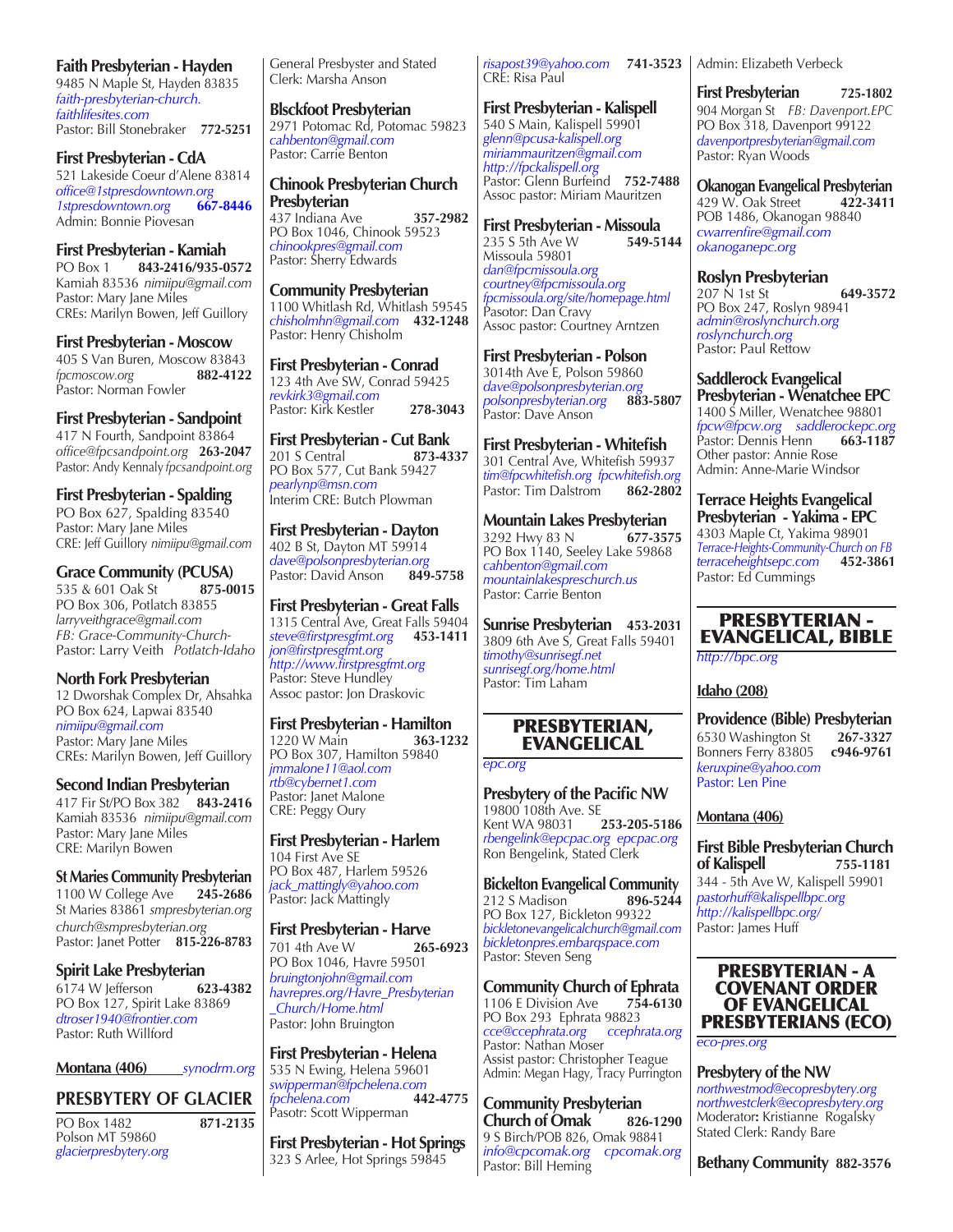201 Birch Ave, Grandview 98930 *bethanygrandview.org* Pastor: Mark Clark Visitation pastor: Joan Souders Admin: Jean Eakin

#### **College Place Presbyterian**

325 NE Damson *FB:collegeplacepres* College Place 99324 **529-3210** Pastor: Doug Hayes *cppc@bmi.net* Assoc pastor: Skip Pritchard *cppc.us* Admin: Stephanie Wilson

# **Covenant Presbyterian - Prosser**

912 Yakima Ave Prosser 99350 *prossercpc@prosserpres.org* Pastor: Paul Fredericks Admin: Bonnie Anaya *prosserpres.org* 

**Ellensburg Presbyterian**<br>1307 E 3rd Ave 925-3149 1307 E 3rd Ave **925-3149** Ellensburg 98926 *eburgpres.org office@eburgpres.org* Pastor: Al Sandalow

#### **Faith Presbyterian Church of East Wenatchee 884-8115**

200 S Kentucky Ave East Wenatchee 98802 *faithpreseco@gmail.com faithpreseco. org Faith-Presbyterian-Church-of-East-Wenatchee on FB*

**First Presbyterian - Coulee City**<br>214 N 4th St 632-5696 214 N 4th St PO Box 536, Coulee City 99115

**Grace of Christ 248-7940** 9 S 8th Ave, Yakima 98902 *nfo@yakimagrace.com yakimagrace.com*

#### **Moses Lake Presbyterian**

1142 W Ivy Ave, Moses Lake 98837 *info@moseslakepres.org*  **765-8819** *moseslakepres.org* **Fax: 765-2531** Pastor: Mark Bassett Other pastor: Matt Janosov Admin: Diana Morice, Stephanie Meacham

**Peace of Christ Church 653-2527** 201 E 2nd St, Naches 98937

**Our Redeemer Presbyterian**<br>172 Ivy St SE 754-3503 172 **Ivy St SE** PO Box 1171, Ephrata 98823 *redeemerephrata.org* Pastor: Mark Bassett

#### **Waitsburg Presbyterian**

508 Main St/PO Box 397, 99361 *FB: Waitsburg-Presbyterian-Church* Pastor: Stan Hughes Admin: Susan Segraves **337-6589**

## **Walla Walla Presbyterian**

| 325 S First, Walla Walla 99362 |          |
|--------------------------------|----------|
| info@wwpc.org                  | wwpc.org |
| Pastor: Albert Gillin          | 525-1093 |
| Admin: Mary Bundy              |          |

# **West Side Church - Richland**<br>615 Wright Ave **946-4656**

615 Wright Ave Richland 99352 *info@westside1.org westsidechurchrichland.org* Pastor: Ralph Kieneker Associate pastor: Patrick Grover, Karel Coppock

#### **Idaho (208)**

**Gateway Christian Fellowship**<br>501 Idaho St **926-0007** 501 Idaho St<br>Kooskia 83559 Kooskia 83559 *FB: GCFKooskia* Pastor: Stephen Kingsley



#### *www.pcanet.org/*

**Pacific Northwest Presbytery** *howiedonahoe@gmail.com* Clerk: Howie Donahoe

#### **Coram Deo Presbyterian**

122 S Monroe St, Ste 202, 99201 Office: 127 S Howard St, Ste 106 Pastor: Kyle Parker *livecoramdeo.org* Admin: Jenn Morissette **789-0508**

#### **Covenant Presbyterian**

66 S Palouse *covenantwallawalla.org* Walla Walla 99362 *ron@covenantwallawalla.org* Pastor: Ron Gonzales

**Hope Fellowship 253-315-1833** Sacred Road Ministries, 14531 Pumphouse Rd, White Swan 98952 c/o Sacred Road Ministries PO Box 400, Harrah 98933 *sacredroadministries@hotmail.com sacredroadministries.com* Pastor: Chris Granberry

#### **MT (Rocky Mtn Presbytery) (406)**

**All Souls Missoula** The Public House, 130 E Broadway Str, Missoula, 59802*allsoulsmissoula@gmail.com allsoulsmissoula.org*

#### **Church of the Cross**

Whitefish Foursquare Church 233<br>Kalispell Ave **406-730-3052** Kalispell Ave **406-730-3052** Whitefish 59937 *aaron@cotcw.org cotcw.org* Pastor: Aaron J. Scott

#### **Faith Covenant Presbyterian**

611 3rd Ave E, Kalispell 59901 *office@faithcov.com faithcov.com* Pastor: Lloyd Pierson **752-2400**

#### **KOREAN NORTHWEST PRESBYTERY**

**Pullman Korean Presbyterian Church 592-9660** 1630 NE Stadium Wy, Pullman 99163 *office@pullmankpc.org*

*pullmankpc.org* Pastor: Rev. Joo Young Kang

#### PRESBYTERIAN - ORTHODOX

*opc.org*

**Covenant Orthodox Presbyterian** Kennewick Seventh-day Adventist,<br>7105 W 10th Ave 547-1188 Kennewick *collingridge.1@opc.org* Mail: 4219 Galway Ln, Pasco 99301 *www.copctricities.org* Pastor: Mark Collingridge

508 N Oak St, Colville 99114<br>colvilleonc.org 563-2262  $colvilleopc.org$ 

#### **Idaho (208)**

**Covenant OPC** Lake City Center, 1916 Lakewood Dr Mail: POB 1344, Hayden 83835 *covenantopc.church* **208-538-0911** Pastor: David Graves

#### REFORMED **CHURCHES**

*nrcrws.org rca.org*

**Grace Reformed 758-0223** 1102 Diagonal St, Clarkston 99403 *info@grcclarkston.com grcclarkston.com* Pastor: Paul Christianson

**Netherlands Reformed - Sunnyside** 1505 Grant Ave, Sunnyside 98944 *sunnysidenyc.rcachurches.org* Clerk: Arie Van Wingerden

#### **Montana (406)**

**Church of the Cross - Whitefish** Kalispell Ave **212-4595** PO Box 1012, Whitefish 59937 *aaron@cotcw.org cotcw.org*

## REFORMED, CHRISTIAN CHURCH

#### *crcna.org*

**Classis Columbia** *classiscolumbia.org ClassisColumbiaCRCNA on FB*

**East Valley Reformed** 7203 Mieras Rd **452-6138**  $evrchurch.org$ *office@evreformedchurch.com* Pastor: Phil Assink Admin: Tamera Schliemann

**Faith Community/Igelsia Vida** 300 W Centennial Dr, Zillah 98953 *zillahfaithcommunity@gmail.com*

*http://zillahfaithcommunity.org* Minister: David Loew **829-6084**

**Family of Faith CRC 783-3018** 835 N Neel St, Kennewick 99336 *familyoffaithcrc@gmail.com familyoffaithkennewick.com*

**Iglesia Cristiana Reformada Vida Abundante CRC**

603 Washington Ave Mail: 5781 State Rte 22 Toppenish 98948 *rodriguezleonel41@gmail.com*

**Life Church (Iglesia Vida)** 6711 Summitview Ave, Yakima 98908 *renaelacy422@gmail.com faithaliveyakima.org*

**New Hope Christian Reformed** *newhopecrc.org* 3110 W Francis, 99205 **325-4882** Pastor: Perry Tinklenberg

**Quincy CRC/Iglesia Cristiana Reformada Quicy**  420 H St SE **787-2641** PO Box 475, Quincy 98848 *Office@quincycrc.com quincycrc.com*

**Iglesia Evangelica Cristiana Reformada 837-2252** 700 North 16th St, Sunnyside 98944 *iglesiaoffice@gmail.com* Co-pastors: Jelmer Groenewold, David Stewart *sunnysidecrc.org* Hispanic Minister: Gerry Muller

## **Idaho (208)**

**Grangeville Christian Reformed** 327 W N 4th, Grangeville 83530<br>shpdhlfm@gmail.com 983-0955 *shpdhlfm@gmail.com*  **983-0955** *grangevillecrc.weebly.com* Pastor: Michael Gulotta **983-1213**

**Montana (Classis Yellowstone ) (406)**

**Green Meadow Community** 4790 Green Meadow Dr **443-1443** Helena MT 59602 *greenmeadowcrc@gmail.com greenmeadowchurch.net*

#### REFORMED - PROTESTANT REFORMED

*prca.org*

#### **Covenant of Grace Protestant Reformed Fellowship**

4005 E Marietta, 99207 **926-0372** *info@reformedspokane.org reformedspokane.org* Pastor: Rodney Kleyn

@ Foursquare Church, 233

Pastor: Aaron J. Scott

# 7105 W 10th Ave **547-1188**

**Emmanuel Presbyterian**